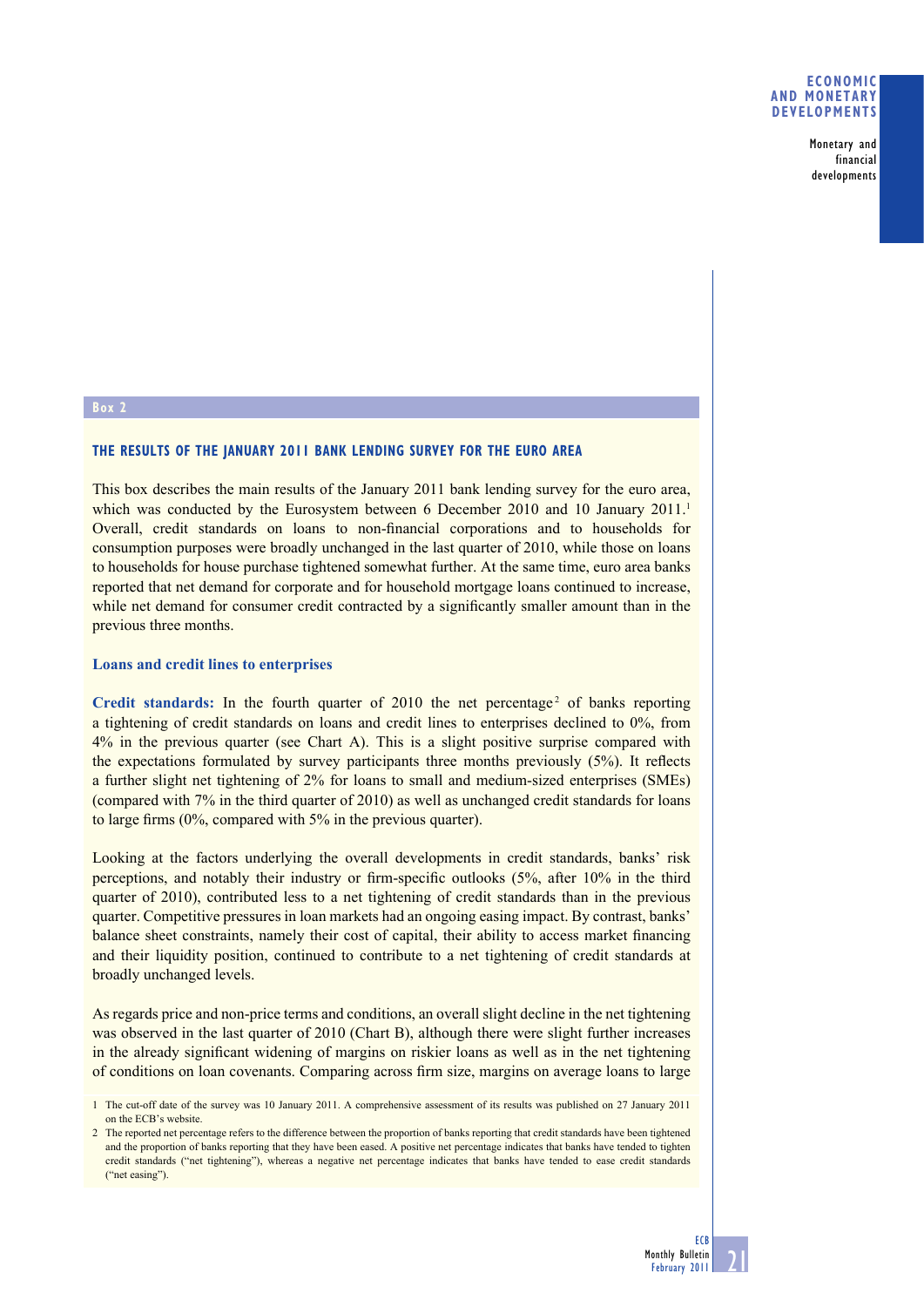

Notes: In panel (a), the net percentages refer to the difference between the sum of the percentages for "tightened considerably" and "tightened somewhat" and "eased somewhat" and "eased somewhat" and the sum of the percent "Expected" values refer to the expected changes over the next three months.

firms were broadly unchanged, whereas there was a further slight widening of margins for loans to SMEs. For riskier loans, the reported substantial widening of margins was broadly evenly spread across firm size categories.

Looking ahead, euro area banks expect a slight net tightening of credit standards on loans to enterprises in the first quarter of 2011 ( $2\%$ ; see Chart A), which would be concentrated on large



22 ECB Monthly Bulletin February 2011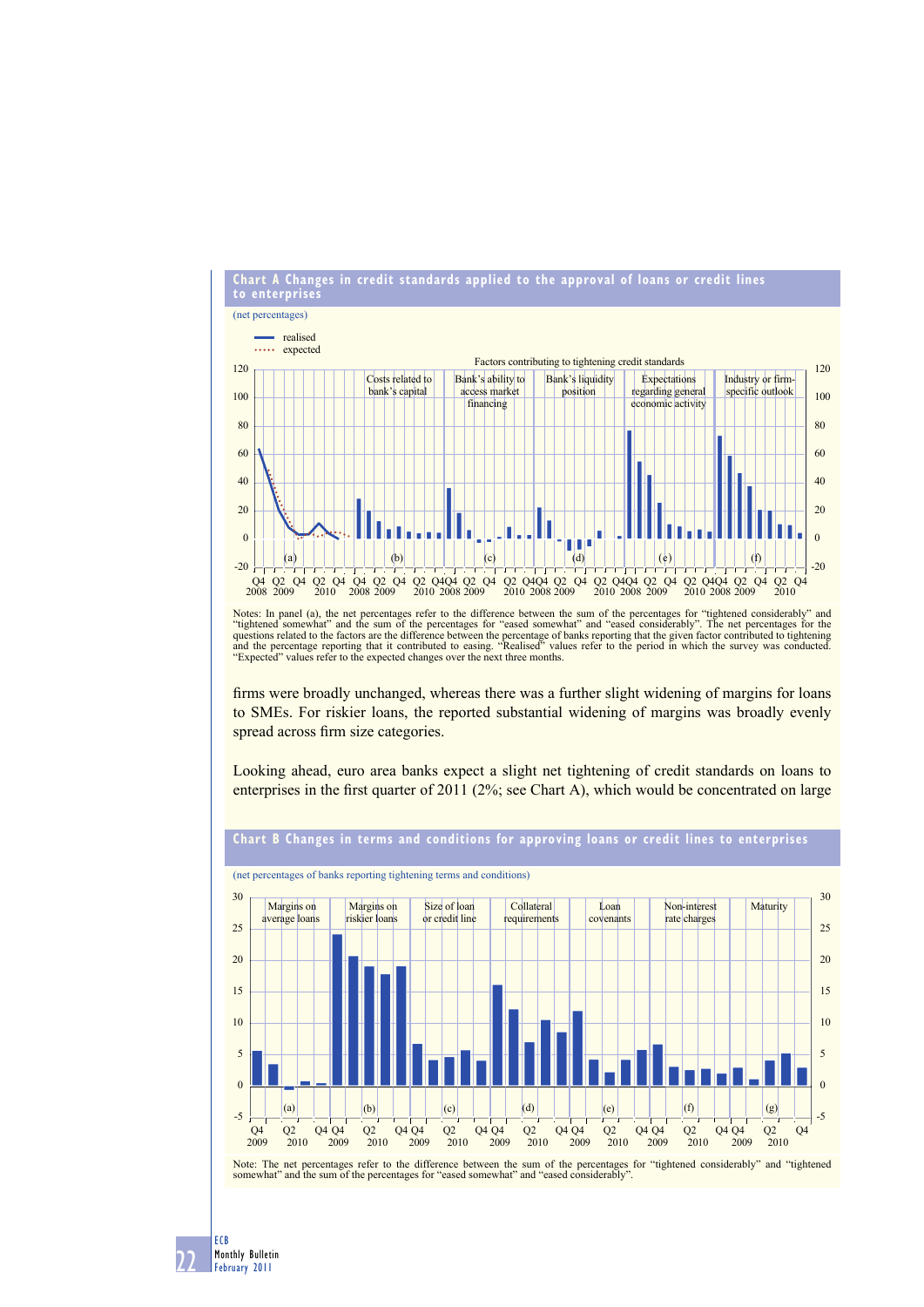## **ECONOMIC AND MONETARY DEVELOPMENTS**

Monetary and financial developments

firms. This tightening is expected to primarily affect longer-term loans, while for short-term loans virtually no changes are envisaged.

Loan demand: In the fourth quarter of 2010, net demand for loans<sup>3</sup> from enterprises increased further (to 10%, from 7% in the third quarter of 2010 and -2% in the second quarter), thereby confirming the turnaround recorded in the previous quarter (see Chart C). Similar developments were reported across firm size. Banks reported increasing positive net demand of 19% for loans to SMEs (up from 10% in the previous round) and of 11% for loans to large enterprises (up from 3% three months previously). As regards maturities, net demand was particularly dynamic for long-term loans (21%, compared with 6% in the third quarter of 2010) but also increased further for short-term loans (to 15% from 12%).

The improvement in overall net demand was mainly driven by a halt in the decrease in financing needs for fixed investment  $(0\%$  after  $-13\%$  in the third quarter of 2010). In addition, a pick-up in the financing of mergers and acquisitions  $(8\%$  after -3%) impacted positively, while the contribution of financing needs for inventories and working capital declined  $(13\% \text{ after } 17\%)$ . As regards alternative funding, internal funds further dampened firms' financing needs (-6%) after -3% in the third quarter of 2010). At the same time, the limited availability of loans from other banks and non-banks contributed again to the improvement in net demand. The issuance of equity became less of an alternative for banks' customers, while the slightly dampening impact of debt issuance declined only marginally.

3 The net demand for loans is calculated as the difference between the percentage of banks reporting that demand for loans has increased



# **Chart C Changes in demand for loans or credit lines to enterprises**

and the percentage reporting that demand for loans has decreased.

Notes: In panel (a), the net percentages refer to the difference between the sum of the percentages for "increased considerably" and "increased somewhat" and the sum of the percentages for "decreased somewhat" and "decreas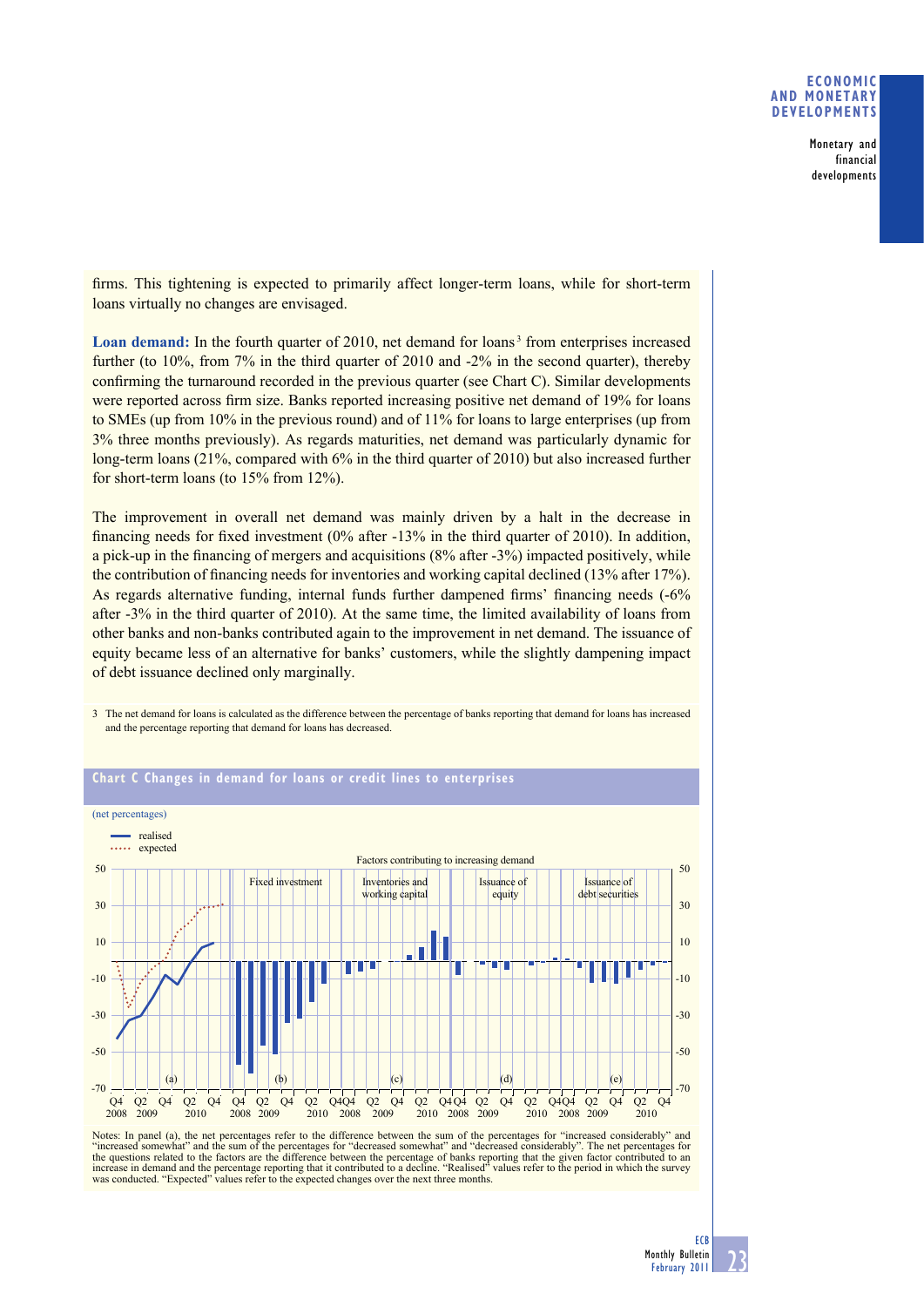Looking ahead, euro area banks expect net loan demand from enterprises to increase further in the first quarter of 2011 (to 31%). This rise is expected to apply to a larger extent to SMEs  $(33%)$ than to large firms  $(22%)$ . Furthermore, banks expect an ongoing alignment in dynamics across maturities, with expected net demand for short and long-term loans converging further (28% and 24% respectively).

### **Loans to households for house purchase**

**Credit standards:** In the fourth quarter of 2010, the net percentage of banks reporting a tightening of credit standards for loans to households for house purchase bounced back to 11%, from 0% in the previous quarter (see Chart D). The increase in the net tightening of credit standards on housing loans appears to be explained mainly by an increase in banks' perception of risks linked to the housing market (4%, from 0% in the third quarter of 2010) and to developments in general economic activity (6%, from 2% in the previous quarter), as well as by slightly higher costs of funding and more stringent balance sheet constraints (5%, compared with 2% in the previous survey round). Finally, competition between banks contributed slightly less to an easing of credit standards on housing loans than in the previous survey round.

In general, terms and conditions on loans for house purchase were broadly unchanged, although margins on riskier loans continued to widen (10%, unchanged from the previous round). At the same time, survey participants reported a decline in the net tightening of conditions as regards loan-to-value ratios (1%, compared with a net tightening of 4% in the third quarter of 2010).

Looking ahead, banks expect this rebound in the net tightening of credit standards to be softened somewhat, with 4% in net terms expecting a further tightening in the first quarter of 2011.



**Chart D Changes in credit standards applied to the approval of loans to households for house purchase**

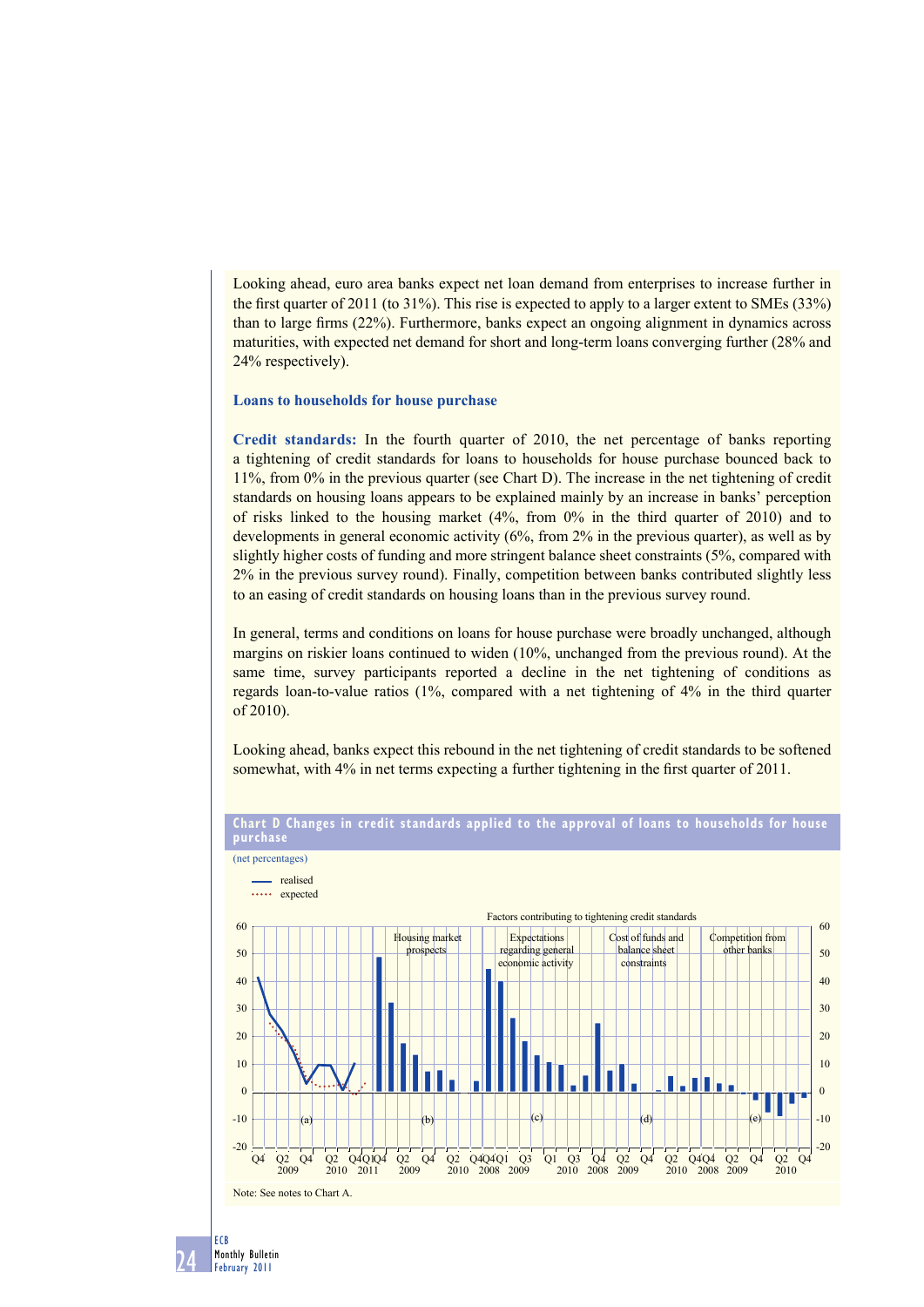## **ECONOMIC AND MONETARY DEVELOPMENTS**

Monetary and financial developments



Notes: The net percentages refer to the difference between the sum of the percentages for "increased considerably" and "increased somewhat" and the sum of the percentages for "decreased somewhat" and "decreased considerably". "Realised" values refer to the period in which the survey was conducted. "Expected" values refer to the expected changes over

**Loan demand:** Broadly in line with expectations, net demand for housing loans increased in the fourth quarter of 2010, as the net percentage of banks reporting an increase in demand for housing loans rose to 23% (from 10% in the previous quarter; see Chart E). The positive net demand for housing loans was supported by improved housing market prospects as perceived by households and a significantly less negative contribution from consumer confidence.

Looking ahead, euro area banks expected demand for loans to be broadly unchanged in the first quarter of 2011.

# **Consumer credit and other lending to households**

**Credit standards:** The net percentage of banks reporting a tightening of credit standards on loans to households for consumption purposes and on other lending increased slightly to 2% in the fourth quarter of 2010 (from 0% in the previous quarter; see Chart F). The tightening observed in the last quarter of the year was stronger than anticipated by banks in the previous quarter, and factors related to the perception of risk seem to have played a role in the increase. More precisely, banks indicated a marginally higher contribution from both the creditworthiness of consumers (5%, compared with 4% in the previous survey round) and risks on collateral demanded (5%, compared with 3% in the previous survey round), while the contribution of expectations regarding the general economic outlook decreased further (2%, compared with 5% in the previous survey round).

Looking ahead, banks expect a further net tightening of credit standards on consumer credit and other lending to households (4%) in the first quarter of 2011.

**Loan demand:** Contrary to what was expected, net demand for consumer credit and other lending to households did not turn positive in the fourth quarter of 2010, but it did draw closer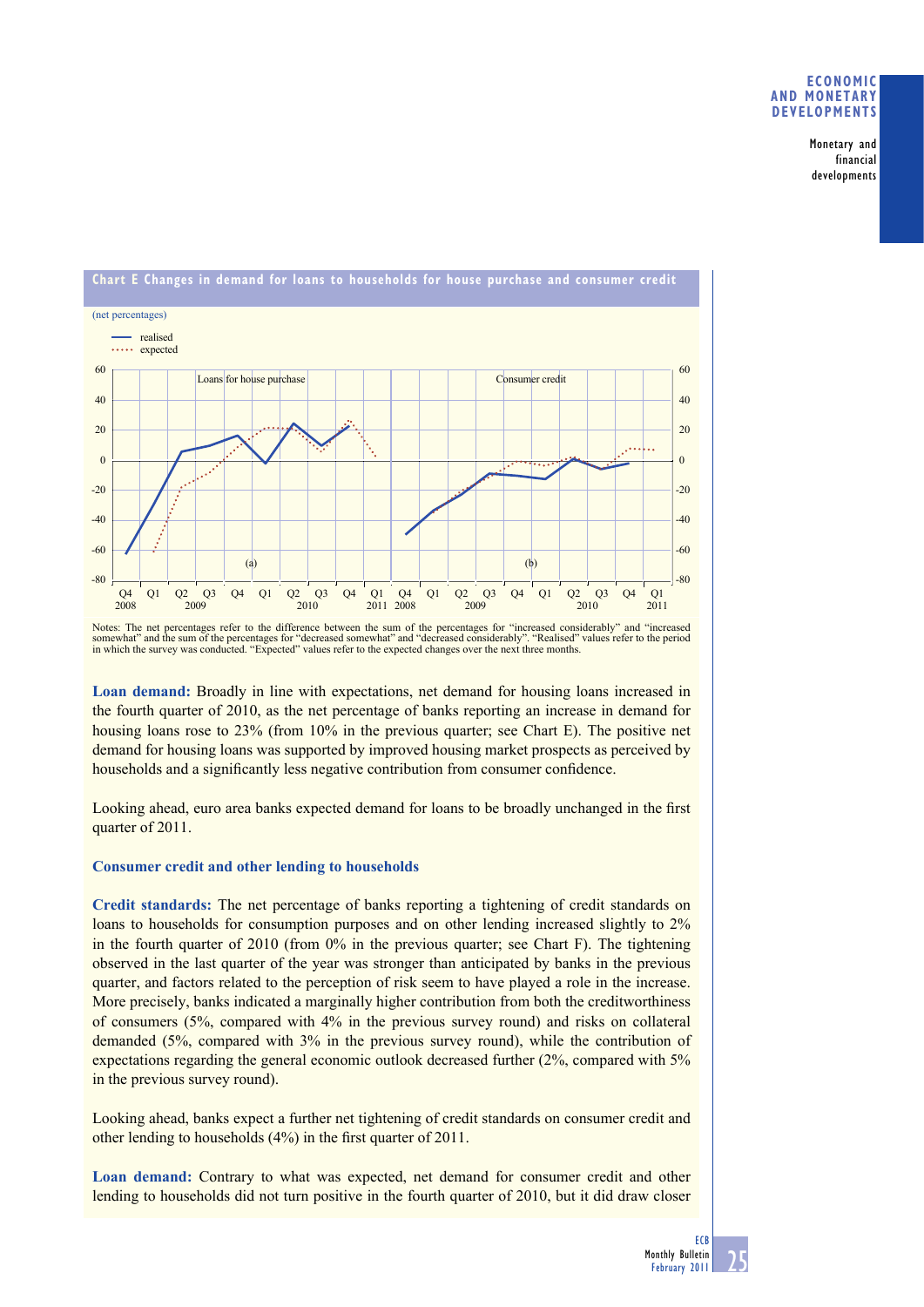

to positive values (at -2%, compared with -6% in the previous quarter; see Chart E). Net demand was dampened by developments in consumer confidence and household savings.

Looking ahead, banks expect positive net demand for consumer credit and other lending to households in the first quarter of  $2011$  (7%).

#### Ad hoc questions on the impact of the financial turmoil

As in previous survey rounds, the January 2011 survey also contained a set of ad hoc questions aimed at assessing the extent to which the financial market tensions affected banks' credit standards on loans to enterprises and households in the euro area in the last quarter of 2010, and the extent to which they might still have an effect in the first quarter of 2011.

For the fourth quarter of 2010, possibly reflecting the renewed financial market tensions stemming from concerns about sovereign risk, banks generally reported a deterioration in their access to short-term money markets and the markets for debt securities issuance (Chart G), while they noted broadly unchanged conditions for their access to true-sale securitisation of corporate and housing loans as well as to synthetic securitisation, i.e. their ability to transfer credit risk off the balance sheet. On balance, 24% of banks surveyed (excluding banks replying "not applicable") reported deteriorated access, in the fourth quarter of 2010, to short-term money markets with maturities exceeding one week (contrasting with 12% reporting improved access in the previous survey round), whereas access to very short-term money markets worsened for only 3% (compared with 18% indicating an improvement in the previous round). For debt securities markets, between around 25% and 30% of banks, in net terms, reported deteriorated access (against around 10% reporting better access in the third quarter). By contrast, for true-sale securitisation of corporate loans and loans to households for house purchase, as well as for synthetic securitisation, access

26 ECB Monthly Bulletin February 2011